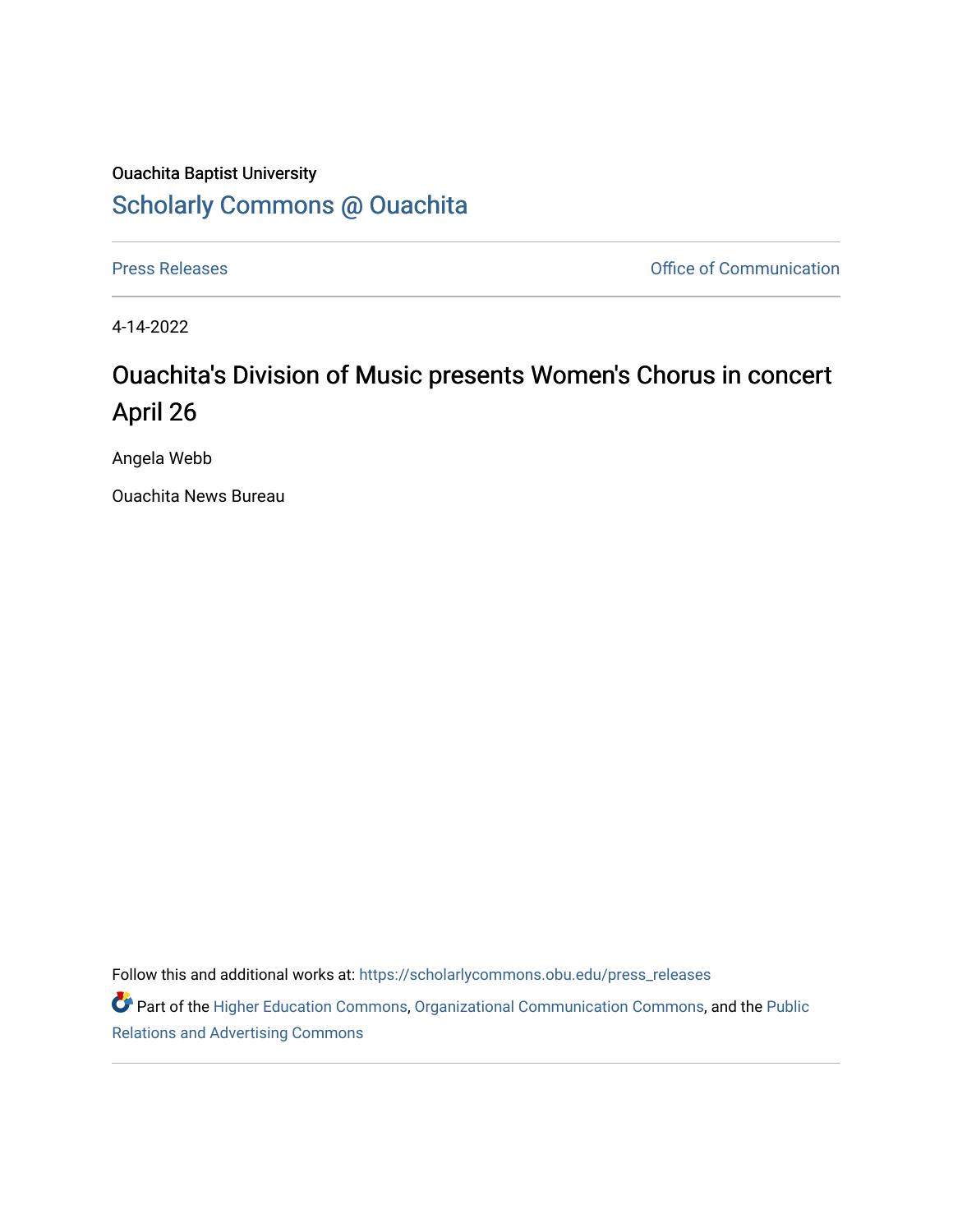



For immediate release **Ouachita's Division of Music presents Women's Chorus in concert April 26** *By Angela Webb* April 14, 2022 For more information, contact OBU's news bureau at [newsbureau@obu.edu](mailto:newsbureau@obu.edu) or (870) 245-5206.

ARKADELPHIA, Ark.—Ouachita Baptist University's Division of Music presents the Women's Chorus in concert Tuesday, April 26, at 7:30 p.m. in McBeth Recital Hall, 455 Campus Drive. The concert is free and open to the public.

The choir will perform John Leavitt's arrangements of Kenneth B. Edmonds' and Stephen L. Schwartz' "When You Believe" from *The Prince of Egypt* and "Steal Away" by Wallace Willis; Mark Hayes' arrangement of "Look to the Rainbow" by Burton Lane and Yip Harburg from *Finian's Rainbow*; Linda Spevacek's arrangement of "Out of My Dreams" by Richard Rogers and Oscar Hammerstein II from*Oklahoma*; Mac Huff's arrangement of Stephen Sondheim's "Send in the Clowns" from *A Little Night Music*; "The Prayer" by David Foster and Carole Bayer Sager, arranged by Tom Fettke; and "Music Down in my Soul," based on a traditional African American spiritual and arranged by Moses Hogan. The choir will be joined on piano by Ouachita collaborative pianist Kristen LaMadrid.

"This program offers a variety of pieces featuring classical, musical theatre, sacred and spiritual genres," said Dr. Natilan Crutcher, visiting assistant professor of music at Ouachita. "It is always my desire to provide a well-rounded and diverse educational experience for the Women's Chorus, as well as for the audience that will experience it in our concerts. I believe this program does just that and more. You'll find